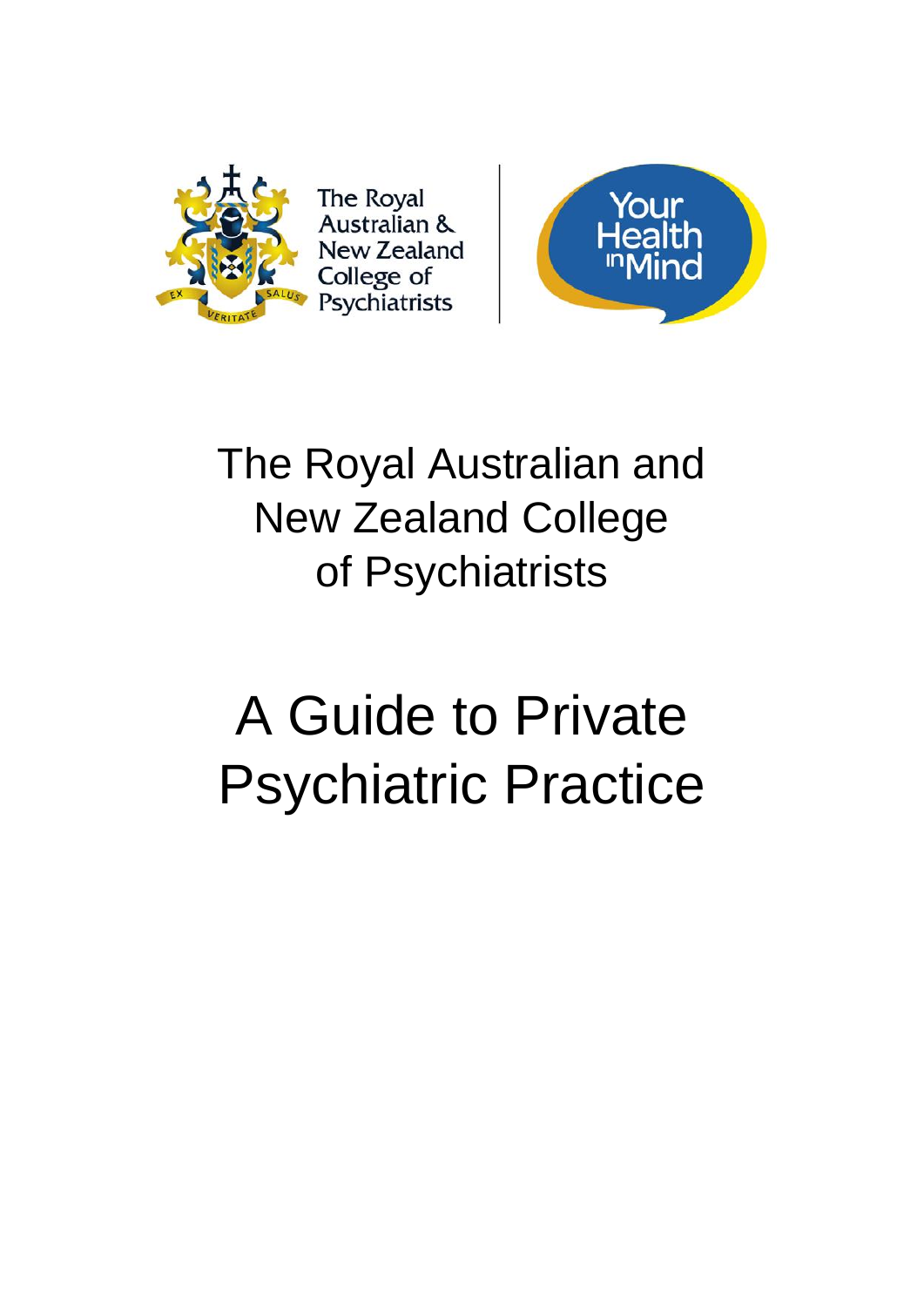# **Contents**

| 10 |  |
|----|--|
|    |  |
|    |  |
|    |  |
|    |  |
|    |  |
|    |  |
|    |  |
|    |  |
|    |  |
|    |  |
|    |  |
|    |  |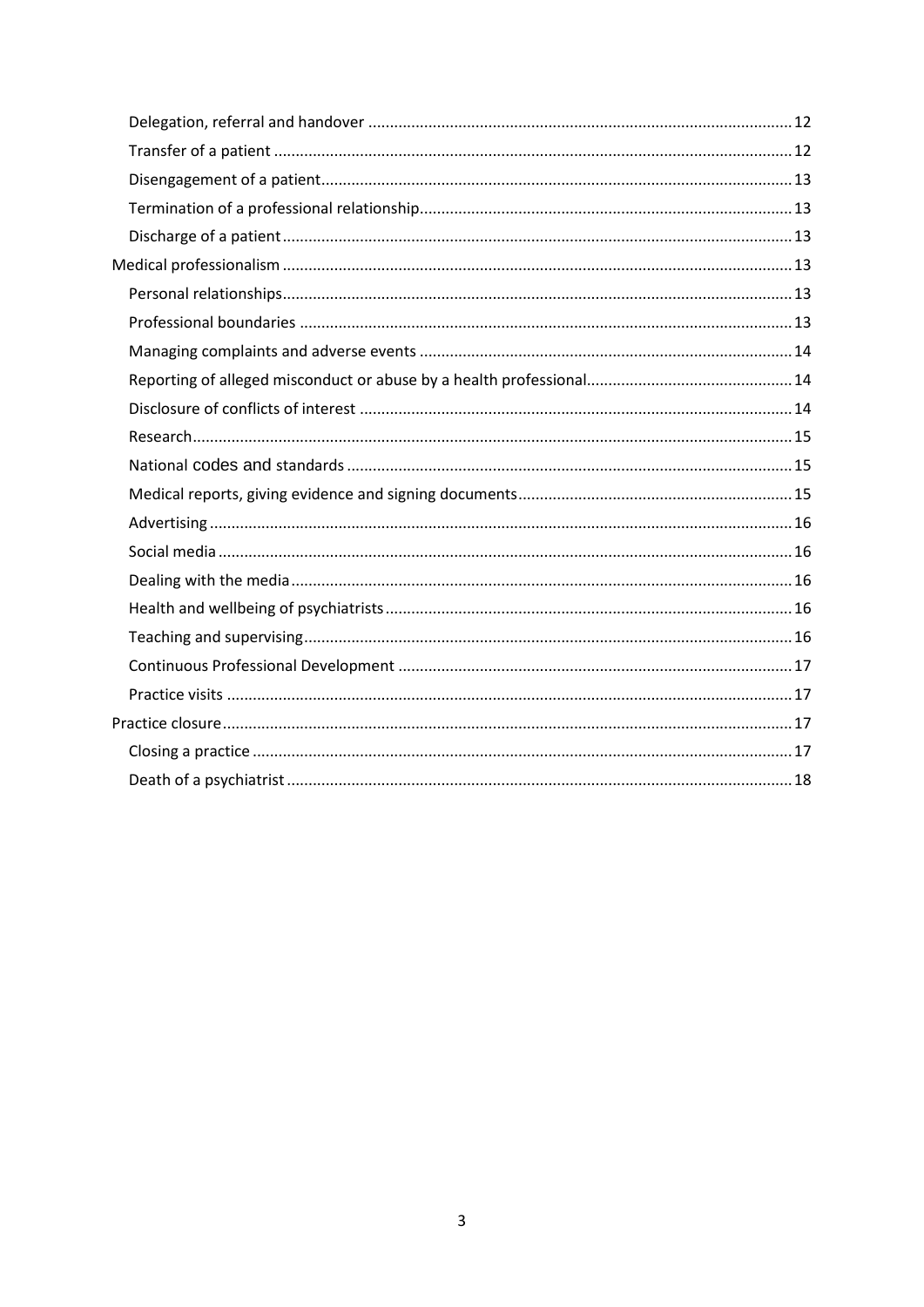# <span id="page-3-0"></span>**Introduction**

The Royal Australian and New Zealand College of Psychiatrists (RANZCP) *A Guide to Private Psychiatric Practice* has been prepared for several reasons including to:

- provide a useful practice framework for private practice psychiatrists working in Australia and New Zealand
- present a set of principles, guidelines and elements for these psychiatrists to consider in the management of their practice
- assist private practice psychiatrists to support their practice management and therapeutic relationship with patients and their families/carer(s)
- communicate to RANZCP members and the general public what they can reasonably expect of private psychiatry practice.

*A Guide to Private Psychiatric Practice* is not exhaustive – it does not encompass every situation a psychiatrist in private practice encounters. Nor is the document static – the RANZCP reviews and updates the guideline at regular intervals to ensure it reflects contemporaneous standards of medical care in both Australia and New Zealand.

In developing *A Guide to Private Psychiatric Practice,* the RANZCP has taken guidance from, in particular, the [Medical Board of Australia](http://www.medicalboard.gov.au/Codes-Guidelines-Policies/Code-of-conduct.aspx) *Good Medical Practice*: *A Code of Conduct [for Doctors in Australia,](http://www.medicalboard.gov.au/Codes-Guidelines-Policies/Code-of-conduct.aspx)* the Medical [Council of New Zealand](https://www.mcnz.org.nz/news-and-publications/good-medical-practice/) *Good Medical Practice*, and the UK [Royal College of Psychiatrists](http://www.rcpsych.ac.uk/usefulresources/publications/collegereports/cr/cr154.aspx) *Good Psychiatric Practice 3rd edition*.

Wherever possible, links to other documents have been provided throughout the guideline for ready access to more in-depth information.

*A Guide to Private Psychiatric Practice* complements the RANZCP *[Code of Ethics,](https://www.ranzcp.org/Publications/Guidelines-and-resources-for-practice.aspx) 5 th edition* and the RANZCP *[Professional Practice Guideline for Best practice referral communication between](https://www.ranzcp.org/Files/Resources/College_Statements/Practice_Guidelines/PS-Best-Practice-Referral-Communication-between-ps.aspx)  [psychiatrists and GPs.](https://www.ranzcp.org/Files/Resources/College_Statements/Practice_Guidelines/PS-Best-Practice-Referral-Communication-between-ps.aspx)*

The guideline supercedes the RANZCP *Quality Assurance Guideline #1 Outpatient Psychiatric Practice.*

#### <span id="page-3-1"></span>**Acknowledgements**

The RANZCP would like to thank the Royal College of Psychiatrists for its assistance in the development of *A Guide to Private Psychiatric Practice*. The RANZCP also gratefully acknowledges the generous contributions of Mr Jim Crowe, New Zealand community representative and Mr Evan Bichara, Australian community representative, in the development of the quideline.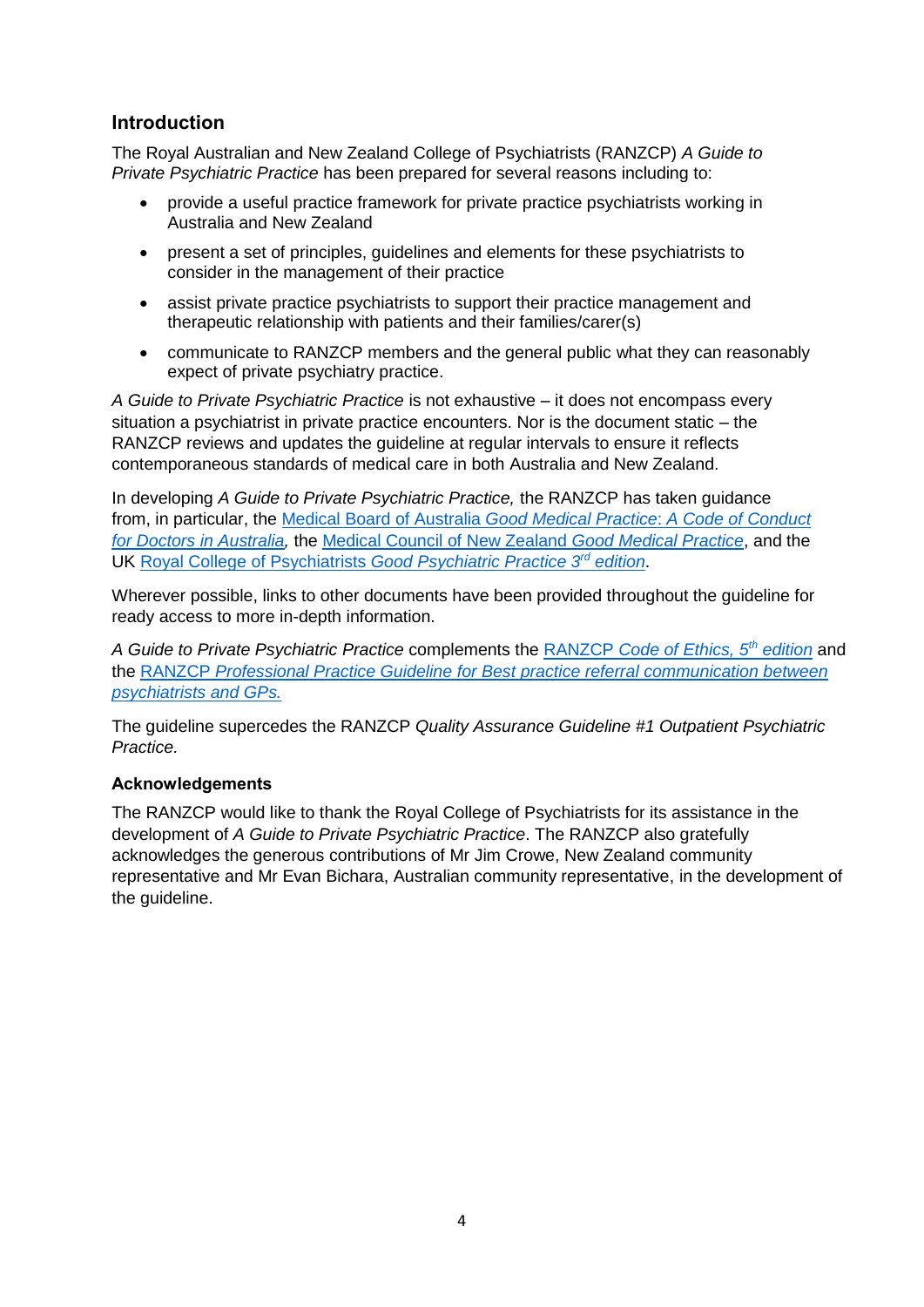# <span id="page-4-0"></span>**Opening a practice**

# <span id="page-4-1"></span>**Professional regulation**

The purpose of professional medical regulation is to foster the highest standards of health care to protect the public and to maintain public trust in the profession.

A psychiatrist working in either Australia or New Zealand must be registered with their relevant regulatory body and ensure they meet and maintain the mandatory regulatory requirements prescribed by their relevant regulatory body. Refer to:

- [Medical Board of Australia \(MBA\)](http://www.medicalboard.gov.au/)
- [Medical Council of New Zealand \(MCNZ\).](https://www.mcnz.org.nz/)

#### <span id="page-4-2"></span>**Legal requirements to open a private practice**

Establishing a successful private medical practice requires not only clinical but also business acumen. Before opening a private practice for business, a medical practitioner needs to consider a number of clinical and financial elements of good practice to ensure it operates lawfully and ethically.

Before commencing a private psychiatry practice in Australia, a psychiatrist should address the following issues:

- medical registration
- provider number(s)
- prescriber number
- Australian Business Number
- business name registration
- professional indemnity and other relevant insurance (e.g. public liability).

In New Zealand, a psychiatrist undertaking private practice work should:

- have medical registration and an annual practicing certificate
- have professional indemnity
- have a MCNZ Health Provider Index Number
- be familiar with Special Authority application procedures for restricted prescription items
- be familiar with the role of the [Accident Compensation Corporation.](http://www.acc.co.nz/)

Refer to:

- RANZCP *[Legal requirements for opening a practice](https://www.ranzcp.org/publications/Private-practice-resources/Legal-requirements-to-open-a-private-practice-in-A.aspx)* (*Australia)*
- RANZCP *[Legal requirements for opening a](https://www.ranzcp.org/publications/Private-practice-resources/Legal-requirements-to-open-a-private-practice-in-N.aspx)* practice (New Zealand).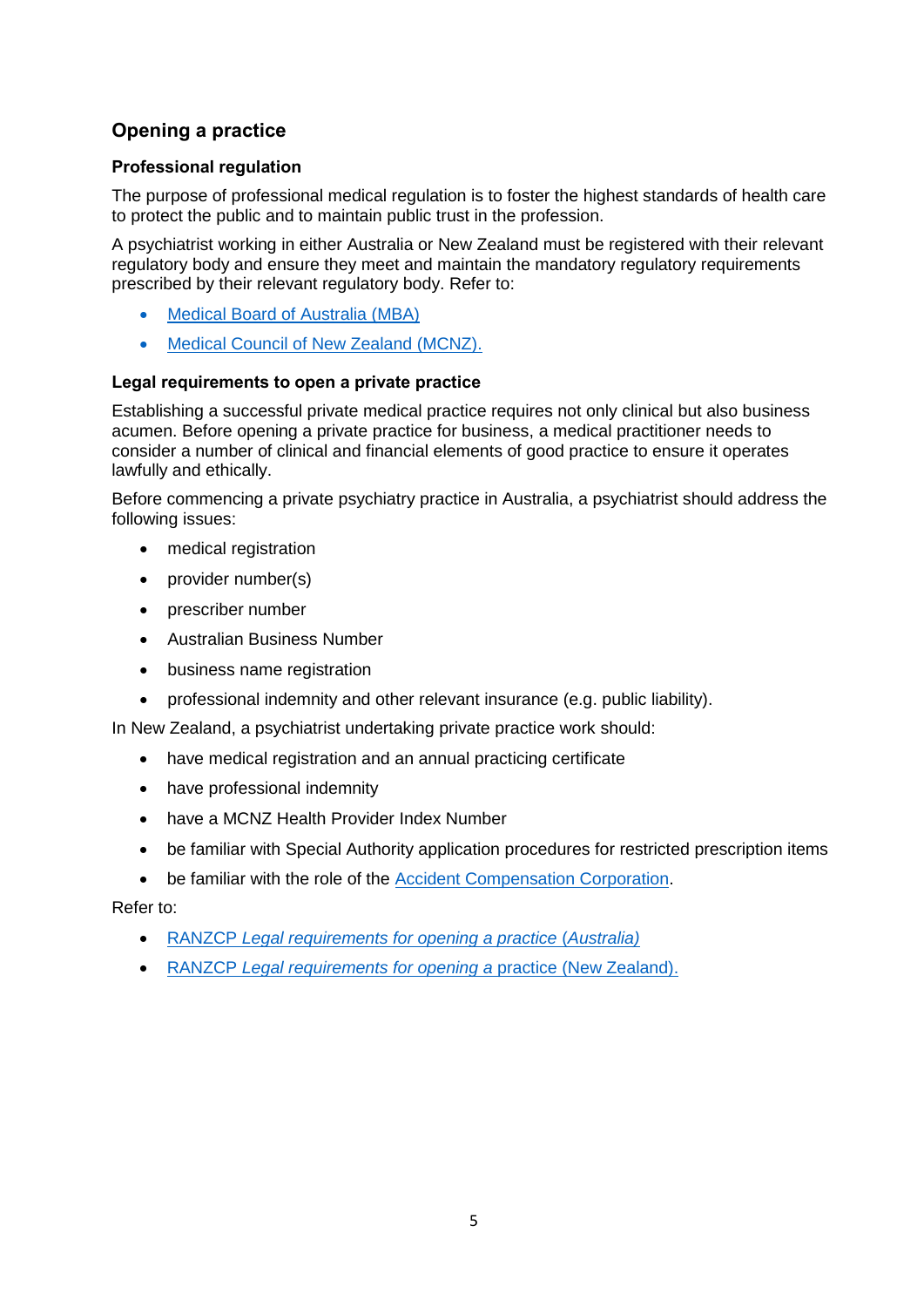#### <span id="page-5-0"></span>**Establishing a private practice**

When entering private practice a range of issues need to be considered, which may vary according to whether a psychiatrist is starting a new practice or joining an existing one. Issues for consideration include but are not limited to:

| location of rooms                | disabled access                                                               |
|----------------------------------|-------------------------------------------------------------------------------|
| rental or purchasing of premises | waiting room capacity patient privacy                                         |
| leasing contract                 | liability and other relevant insurance                                        |
| proximity to public transport    | building security                                                             |
| parking availability             | security of patients' health records (both hard and<br>electronic copies)     |
| proximity to a pharmacist        | personal and staff safety                                                     |
| signage<br>access to a toilet    | safety systems (e.g. duress alarm, external security<br>company links, CCTV). |

# <span id="page-5-1"></span>**Practice management**

#### <span id="page-5-2"></span>**Safety of self and staff**

On rare occasions aggressive and potentially dangerous patients have to be managed. Administrative staff should be trained to recognise signs of agitation and impending patient initiated violence and when and how to initiate verbal de-escalation techniques. Private practice psychiatrists should have safety measures in place for themselves, their staff and other patients.

#### <span id="page-5-3"></span>**Supervision of administrative/other staff**

Good mental health literacy is an important attribute of high calibre administrative staff and may be an important contributor to a well-functioning private practice. All staff should be carefully selected and trained in issues of confidentiality and safety.

Psychiatrists should give consideration to other training and education that may be appropriate for their administrative staff. The provision of training in mental health literacy and limited clinical patient information for administrative staff, in accordance with their confidentiality bond, may help them to better relate to and support patients.

Policies and procedures for administrative staff, tailored to the practice, should be readily accessible. These documents should include decision-making pathways for how administrative staff should respond to patient telephone and email enquiries, and to patient cancellations and failure to attend appointments.

#### <span id="page-5-4"></span>**Referrals from a medical practitioner**

In Australia a referral by a general practitioner is the preferable pathway but referral by any medical practitioner will enable a patient to be able to make a [claim to Medicare](https://www.humanservices.gov.au/health-professionals/subjects/referrals-under-medicare) for full or partial funding of consultations. In some circumstances patients will be funded by sources other than Medicare, such Worker's Compensation Insurance, or privately by temporary residents who do not have access to Medicare.

Wherever possible a psychiatrist should communicate with a patient's referring medical practitioner. A psychiatrist is under no obligation to accept a new referral. In circumstances where a new referral cannot be accepted or fails to attend their first appointment, wherever possible it is good medical practice for psychiatrists to inform the patient and/or the referring doctor. If enquiry reveals the patient has urgent treatment needs, advice about other avenues for treatment should be provided.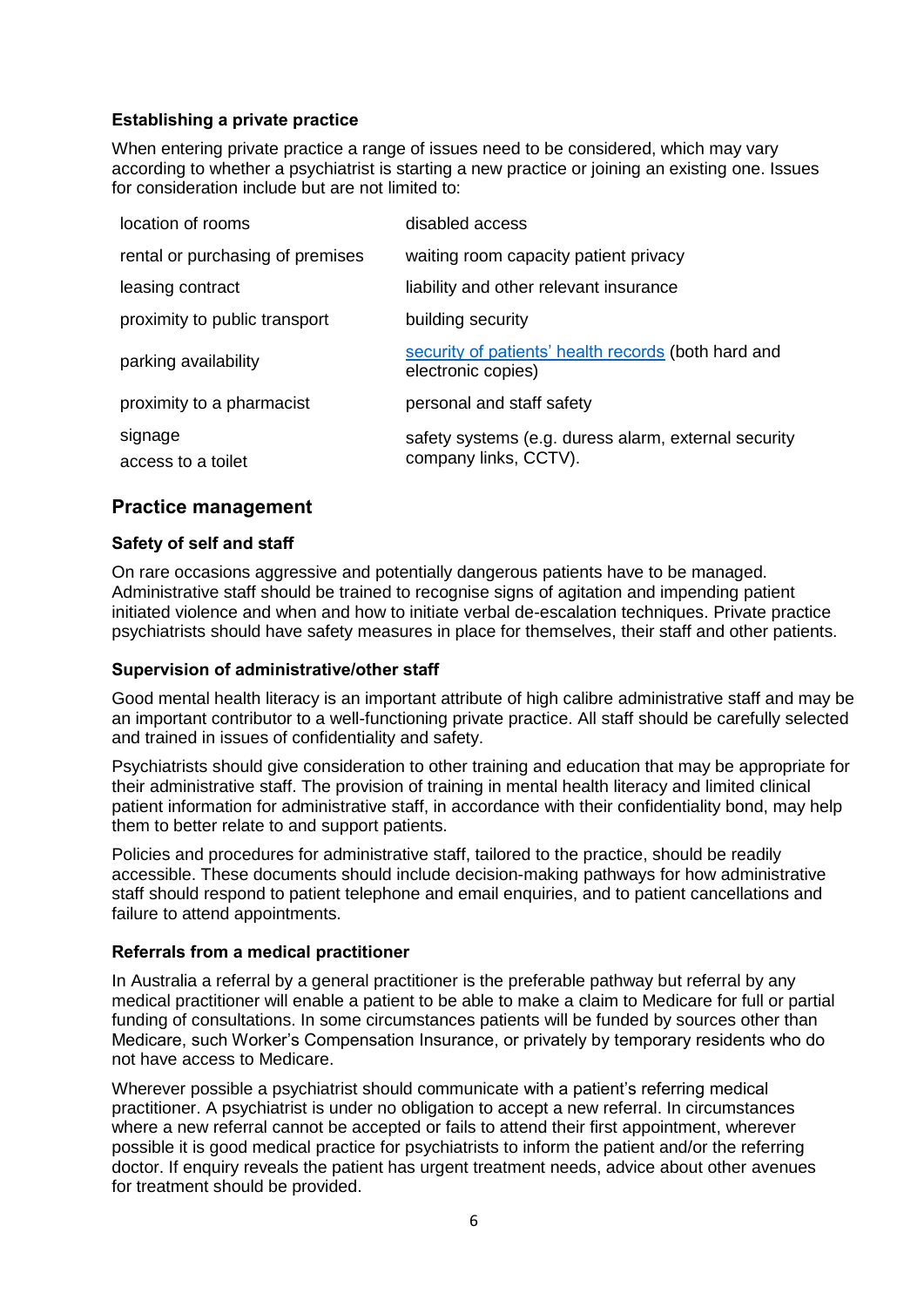In New Zealand, there is no direct government funding of private psychiatry. Some private health insurance companies provide psychiatric coverage; a psychiatrist should prompt these patients to check the terms of their individual policy.

# <span id="page-6-0"></span>**Working with patients**

#### <span id="page-6-1"></span>**Advice to new patients**

Prior to the initial consultation with a new patient, psychiatrists in private practice should inform the patients about the:

- likely length of the first and subsequent consultations
- options for special needs, such as the support of family/carer(s)/advocate(s) and/or access to an interpreter
- need to arrive early to complete forms
- fee structure and charges, including upfront fees and terms and conditions around any cancellation and failure to attend fees
- preferred methods of communication with the practice.

General information may be provided verbally and/or in writing. Psychiatrists may wish to consider developing an information brochure that explains the nature of their practice and what patients can expect at their first appointment.

Refer to:

- RANZCP *[What-is-a-psychiatrist?](https://www.ranzcp.org/Mental-health-advice/What-is-a-psychiatrist.aspx)*
- RANZCP *[New patient information sheet template](https://www.ranzcp.org/publications/Private-practice-resources/Working-with-patients-–-overview.aspx)*

#### <span id="page-6-2"></span>**Financial arrangements with patients**

Psychiatrists must be open and honest, and respectful of others in all their financial arrangements. In all financial arrangements with patients psychiatrists should:

- seek informed financial consent from their patients for any procedure or treatment that will be performed, including likely out-of-pocket expenses, prior to treatment
- consider their patient's ability to pay and act in their patient's best interests when making referrals and/or providing or arranging treatment
- manage situations when a patient is unable to continue to afford paying fees, such as exploring with the patient whether negotiation of an alternative mutually agreeable fee is an option. When this is not an option, a psychiatrist should refer the patient back to their general practitioner or referrer, where relevant.

Refer to:

- RANZCP *[Members with a financial interest in a treatment or management facility](https://www.ranzcp.org/Files/Resources/College_Statements/Ethical_Guidelines/EG-2-Guidelines-for-members-having-a-financial-int.aspx)*.
- RANZCP Informed Financial Consent Guideline (pending).

#### <span id="page-6-3"></span>**Informed consent**

Informed consent is an individual's voluntary decision about their medical care that they make with adequate knowledge and a clear understanding of the benefits and risks involved about the care. A psychiatrist should seek the informed consent of their patient before they provide medical treatment.

In Australia, a psychiatrist should be familiar with the [National Health and Medical Research](https://www.nhmrc.gov.au/guidelines-publications/e57)  Council General *[Guidelines for Medical Practitioners on Providing Information to Patients](https://www.nhmrc.gov.au/guidelines-publications/e57)*.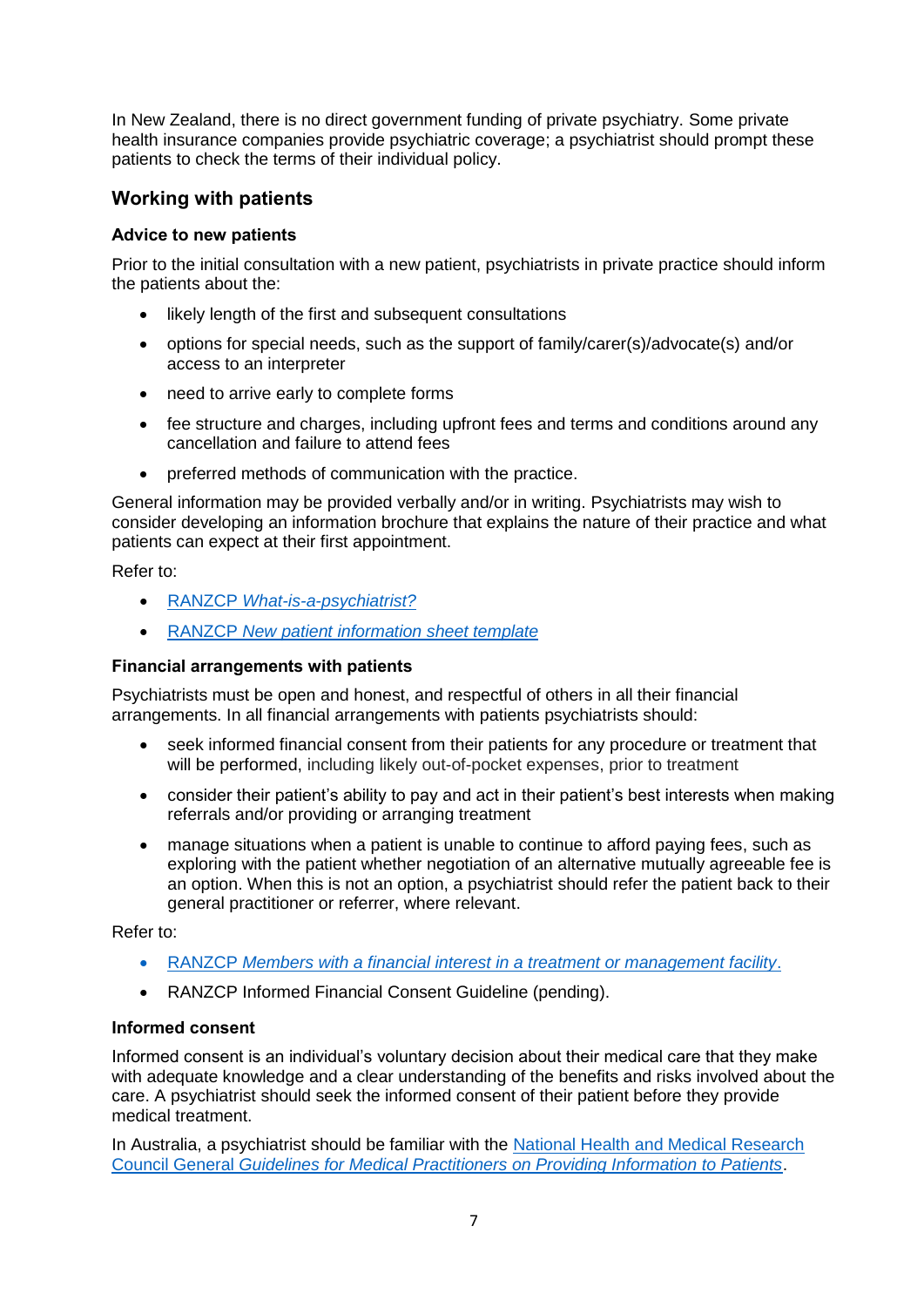In New Zealand, a psychiatrist should be familiar with the:

- [Health and Disability Commissioner](http://www.hdc.org.nz/the-act--code/the-code-of-rights)*/*Te Toihau Hauora, Hauātanga *Code of Health and [Disability Services Consumers' Rights](http://www.hdc.org.nz/the-act--code/the-code-of-rights)*
- [Privacy Commissioner/Te Mana Matapono Matatapu](https://www.privacy.org.nz/the-privacy-act-and-codes/codes-of-practice/health-information-privacy-code/) *Health Information Privacy Code*
- MCNZ *[Information, choice of treatment and informed consent](https://www.mcnz.org.nz/support-for-doctors/resources/)*.

#### <span id="page-7-0"></span>**Initial consultations**

During the initial consultations, a private practice psychiatrist should inform the patient about:

- the practice's privacy policy
- hours of availability and after-hours options
- when relevant, discuss if and how the patient wants their family/carer(s) to be involved in their care.
- their management plan including length and type of treatment, and when and how the psychiatrist will communicate with the patient, their GP, other health professionals and, if relevant, family/carer(s).

Refer to: RANZCP *[Referred patient assessment and management guidelines.](https://www.ranzcp.org/Files/Resources/College_Statements/Practice_Guidelines/referred_patient_assessment_and_management_guideli.aspx)*

#### <span id="page-7-1"></span>**Clinical consultations**

When undertaking a clinical consultation with a patient, a psychiatrist should:

- recognise and work within the limits of their competence
- respect a patient's right to seek a second opinion
- involve family/carer(s) appropriately
- respect previous clinical contacts with other health care professionals and take care not to denigrate.

Refer to: MCNZ *[When another person is present during the consultation](https://www.mcnz.org.nz/assets/News-and-Publications/Statements/When-another-person-is-present-during-a-consultation.pdf)*.

#### <span id="page-7-2"></span>**General medical health**

Poor physical health is very often associated with mental illness and vice-versa. Psychiatrists should liaise regularly with the patient's GP and with other health professionals, as necessary. As part of their biopsychosocial training, a psychiatrist has a shared responsibility to support a patient in accessing adequate treatment for medical conditions, and to encourage a patient to receive such treatment.

#### <span id="page-7-3"></span>**Prescribing medications**

A psychiatrist should prescribe medications within the scope of their clinical expertise. Attention should be given to informing the patient's general practitioner about ongoing prescribing, to support overall medication management especially when a patient has co-morbidities. When informing patients about new treatment decisions, consideration should be given to also informing their family/carer(s), if relevant.

Refer to: MCNZ *[Good prescribing practice.](https://www.mcnz.org.nz/assets/News-and-Publications/Statements/Good-prescribing-practice.pdf)*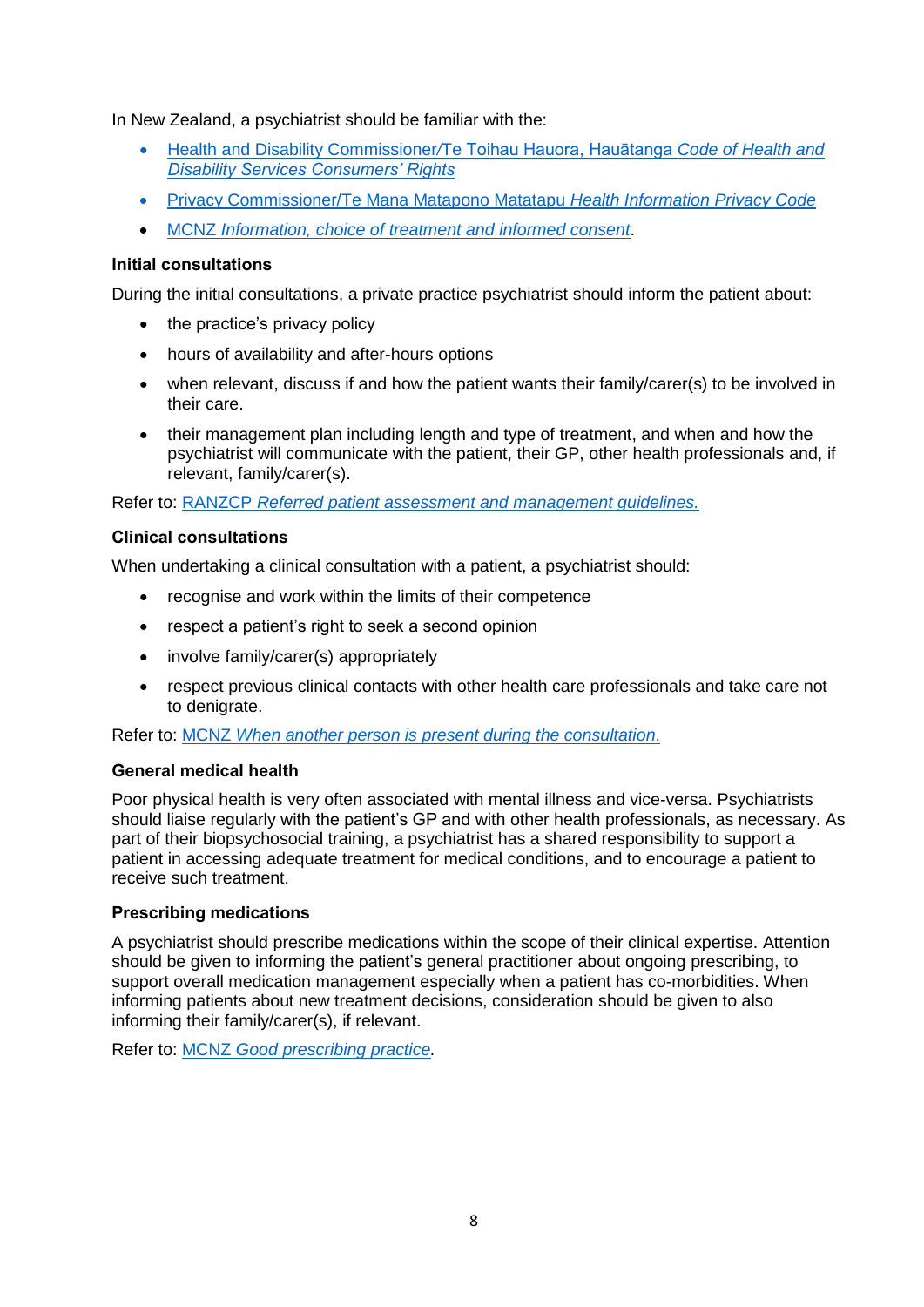#### <span id="page-8-0"></span>**Shared care**

Shared care arrangements may be beneficial and appropriate for patients. Such arrangements may be between psychiatrists, or between psychiatrists and other health professionals and/or relevant agencies. The management of shared care in the community can be challenging in terms of defining roles and communication. Psychiatrists should clearly communicate their scope of clinical responsibilities for a patient to other health professionals involved in the care of the patient.

Refer to: RANZCP *[Best practice referral communication between psychiatrists and GPs](https://www.ranzcp.org/Files/Resources/College_Statements/Practice_Guidelines/PS-Best-Practice-Referral-Communication-between-ps.aspx)*.

#### <span id="page-8-1"></span>**Communicating with children and young people**

Providing care or treatment to children and young people carries additional responsibilities for medical practitioners. When providing care to this age group psychiatrists should endeavour to have clear agreements in place with all parties, if possible, about:

- family/carer(s) involvement and communication, including consent and privacy
- management of risk
- responsibility for payment of fees.

#### <span id="page-8-2"></span>**Engagement with families and carers**

A carer is any person, including a family member, who provides support, assistance or personal care to a person with a mental illness, or a disability resulting from a mental illness. Carers play a critical role in the delivery of mental health services, and should be appropriately involved in care, whenever possible. Refer to:

- RANZCP Position Statement 62: *[Consumer family/whānau and carer engagement](https://www.ranzcp.org/Publications/Guidelines-and-resources-for-practice.aspx)*
- RANZCP Position Statement 76: *[Supporting carers in the mental health system](https://www.ranzcp.org/Files/Resources/76-Support-for-carers-in-the-mental-health-sys.aspx)*.

#### <span id="page-8-3"></span>**Mandatory reporting obligations in relation to children**

Health professionals in Australia and New Zealand are required by law to report suspected cases of child abuse and neglect to government authorities. Psychiatrists should be familiar with the legislated mandatory notification requirements and reporting processes within their relevant jurisdiction and be aware that these vary between jurisdictions. Refer to:

- Australian Institute of Family Studies *[Resource sheet: Mandatory reporting of child](https://aifs.gov.au/cfca/publications/mandatory-reporting-child-abuse-and-neglect)  [abuse and neglect.](https://aifs.gov.au/cfca/publications/mandatory-reporting-child-abuse-and-neglect)*
- <span id="page-8-4"></span>New Zealand *[Children's Action Plan programme](https://www.health.govt.nz/our-work/life-stages/child-health/childrens-action-plan-programme)*

#### **Cultural competency**

Recognition and accommodation of a patient's cultural practices and beliefs is integral to a practitioner fostering a therapeutic relationship with the patient to optimise their mental and physical wellbeing. In the delivery of care, a private practice psychiatrist should be sensitive and responsive to their patients' cultural needs and contexts. Cultural competency relates to people of culturally and linguistically diverse backgrounds including Aboriginal and/or Torres Strait Islander and Māori peoples.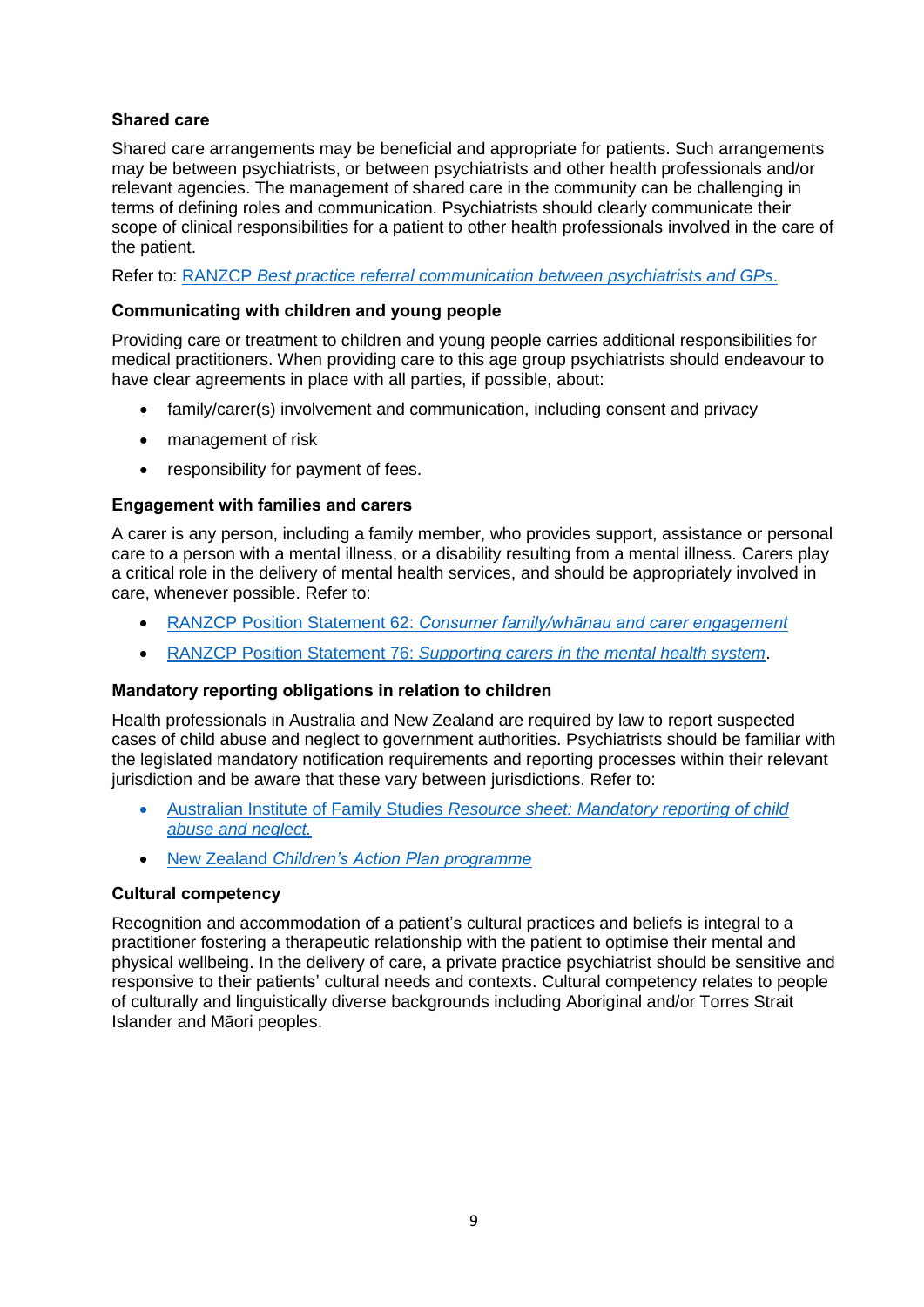#### <span id="page-9-0"></span>**Use of interpreters**

Interpreter services may be useful or even necessary to effectively communicate with patients and their family/carer(s) to overcome barriers relating to language, culture or disability.

A psychiatrist should assess the need for interpreter services when:

- they have difficulty in communicating in spoken English with their patients from non-English speaking backgrounds
- their patients or family/carer(s) speak little or no English
- their patients or family/carer(s) requests an interpreter.

In New Zealand, a psychiatrist should recognise that the Treaty of Waitangi is the nation's founding document. In doing so, they should acknowledge the centrality of the Treaty and apply the principles of partnership, participation and protection in the delivery of medical care. Refer to:

- RANZCP [guideline under development]
- MCNZ C*[ultural competence](https://www.mcnz.org.nz/support-for-doctors/resources/)*
- MBA *Good Medical Practice: [a code of conduct for medical practitioners in Australia](http://www.medicalboard.gov.au/Codes-Guidelines-Policies.aspx)*.

#### <span id="page-9-1"></span>**Provision of services outside of consulting rooms**

When undertaking a consultation outside of their own rooms, a psychiatrist should:

- ensure that the patient's privacy and confidentiality is maintained
- ensure that the environment in which the consultation takes place is safe
- explain to the patient about any limitations to the provision of care in this environment
- ensure that the service, especially if conducted in the patient's home, can be seen to be appropriate, from a boundary or safety point of view (e.g. maybe involve family/carer(s) too).

#### <span id="page-9-2"></span>**Tele-psychiatry**

A private practice psychiatrist who offers telehealth services should assess the clinical appropriateness of the patient for a telepsychiatry consultation. A psychiatrist should contact their Medical Defence Organisation (MDO) when a patient seeking telepsychiatry services is not located in a country in which the psychiatrist has medical registration. A psychiatrist should also provide their patients with sufficient information to enable them to make informed decisions about their care. Refer to:

- RANZCP *[Telehealth in psychiatry](https://www.ranzcp.org/Publications/Telehealth-in-psychiatry.aspx)*
- MBA *[Guidelines for technology based patient consultations](http://www.medicalboard.gov.au/Codes-Guidelines-Policies.aspx)*
- MCNZ *[Telehealth](https://www.mcnz.org.nz/assets/News-and-Publications/Statement-on-telehealthv3.pdf)*.

#### <span id="page-9-3"></span>**Working with community support organisations**

When working with community based groups, psychiatrists should recognise the conflict of interest that can occasionally arise, between the needs of their patient and/or family/carer(s), and the needs of the community group.

#### <span id="page-9-4"></span>**Refusal of treatment**

In accordance with the legal principle of self-determination a competent patient is under no obligation to undergo treatment. When a patient refuses all treatment after possible treatment options have been discussed with them, a psychiatrist should respect the patient's right to decline treatment, but should accurately ascertain the patient's competency, and record this in the clinical notes.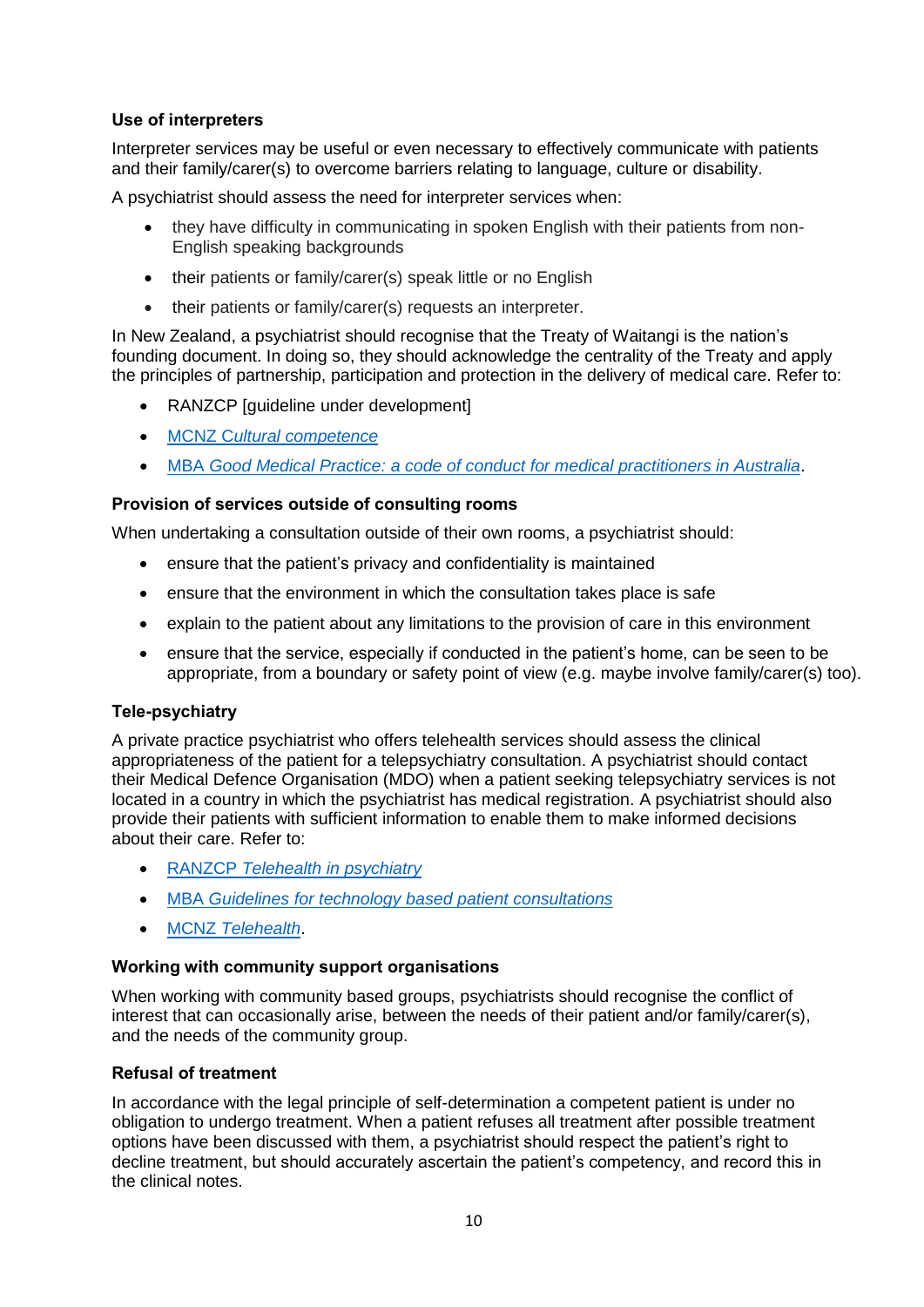# <span id="page-10-0"></span>**Management of patient health records**

#### <span id="page-10-1"></span>**Maintenance and retention of patient health records**

A private practice psychiatrist must maintain and retain their patients' health records in accordance with the privacy and health records legislation in their relevant jurisdiction. They should be aware that legal requirements may vary between jurisdictions. Refer to:

- RANZCP Professional Practice Guideline 13 (under review)
- MCNZ *[Maintenance and retention of a patient records.](https://www.mcnz.org.nz/assets/News-and-Publications/Statements/Maintenance-and-retention-of-records.pdf)*
- RANZCP *[Documentation, legislation, and storage of patient health records](https://www.ranzcp.org/publications/Private-practice-resources/Documentation,-legislation-and-storage-of-patient.aspx)*.
- RANZCP *[Retention, destruction and disposal or patient health records](https://www.ranzcp.org/publications/Private-practice-resources/Retention,-destruction-and-disposal-of-patient-hea.aspx)*.

#### <span id="page-10-2"></span>**Recording health information**

In recording health information about their patients, a psychiatrist should be aware that all health information recorded is subject to privacy law.

#### <span id="page-10-3"></span>**Privacy and confidentiality of patient health records**

A private practice psychiatrists has responsibility for ensuring the confidentiality, privacy and security of their patients' health records. For all modes used to communicate their patients' health information, a psychiatrist should take *all* reasonable steps to protect patients' records from misuse, unauthorised access, modification, disclosure, damage, loss and theft. Refer to:

- MCNZ *[Use of the internet and electronic communication](https://www.mcnz.org.nz/support-for-doctors/resources/)*
- RANZCP *[Documentation, legislation, and storage of patient health records](https://www.ranzcp.org/publications/Private-practice-resources/Documentation,-legislation-and-storage-of-patient.aspx)*.
- RANZCP *[Retention, destruction and disposal or patient health records](https://www.ranzcp.org/publications/Private-practice-resources/Retention,-destruction-and-disposal-of-patient-hea.aspx)*.

#### <span id="page-10-4"></span>**Privacy and right of access to patient health records**

A psychiatrist should be aware that patients are usually legally entitled to access their own health records, obtain a copy, have the contents explained to them and, if appropriate, request correction or amendment. In some circumstances, where there is a risk of serious harm to the patient or others, it may be necessary for a medical practitioner to refuse right of access or to restrict access.

When a patient requests their treating psychiatrist in private practice to provide them with access to their own health record, the psychiatrist should:

- manage the request in accordance with the relevant jurisdictional privacy and health records legislation
- be aware that privacy and health records legislation may vary between jurisdictions
- consider whether it is appropriate or necessary to refuse the request, or restrict access to part of the record only
- explain any cost in the provision of access to records. These costs should fairly reflect the required time to accommodate the request and should not be prohibitive to the patient.

Refer to: RANZCP *[Access to patient health records](https://www.ranzcp.org/publications/Private-practice-resources/Access-to-patient-health-records.aspx)*.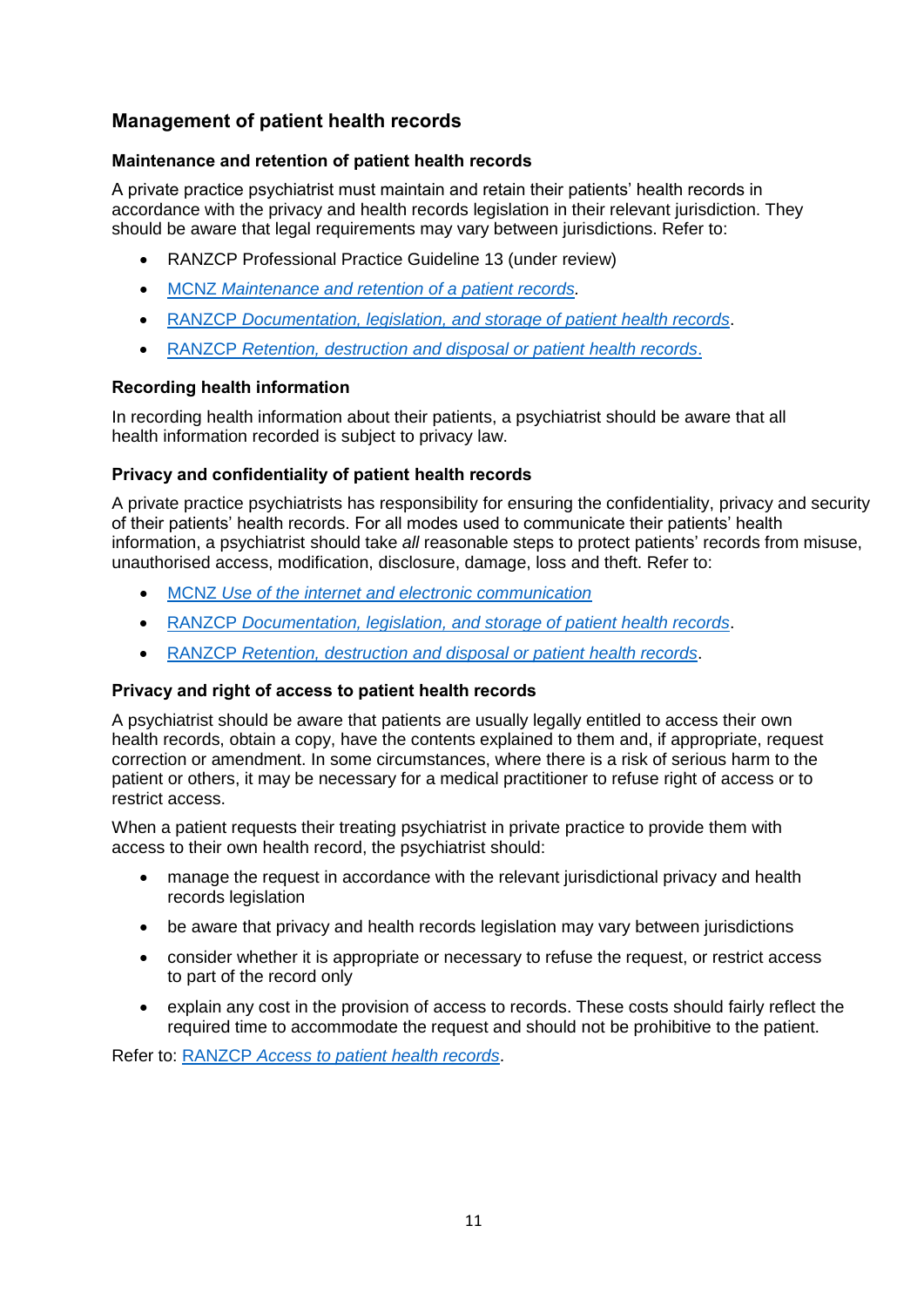#### <span id="page-11-0"></span>**Request by a legal representative to access patient health records**

Psychiatrists should be aware that access to records by a legal representative requires authorisation. The authorising party will be the patient if they have competency. When the patient does not have competency a psychiatrist should refer to the legislated authority in their relevant jurisdiction. Psychiatrists should seek advice from their MDO, as necessary.

Refer to: RANZCP *[Access to patient health records](https://www.ranzcp.org/publications/Private-practice-resources/Access-to-patient-health-records.aspx)*.

#### <span id="page-11-1"></span>**Management of subpoenas**

A wide range of legislated circumstances exist in which psychiatrists may receive a subpoena for a patient's health records. When this occurs, a psychiatrist should manage the request by:

- seeking advice from their MDO
- informing the patient of the request, where possible.

Refer to: RANZCP Position Statement 89: *[Patient–psychiatrist confidentiality: the issue of](https://www.ranzcp.org/Files/Resources/College_Statements/Position_Statements/PS89-Access-to-clinical-records-without-patient-co.aspx)  [subpoenas](https://www.ranzcp.org/Files/Resources/College_Statements/Position_Statements/PS89-Access-to-clinical-records-without-patient-co.aspx)*.

#### <span id="page-11-2"></span>**Transfer of patient health records**

When a patient or another health care provider requests transfer of the patient's health information to the other health care provider, a psychiatrist should:

- transfer the relevant information when the patient has provided authorisation for the transfer
- note in the patient's health record the date and the name and address of the individual or organisation to whom the information was transferred.

#### <span id="page-11-3"></span>**Ending/transfer of patient care**

#### <span id="page-11-4"></span>**Delegation, referral and handover**

A psychiatrist working in private practice should have a contingency plan in place for delegating patient care in times of expected and unexpected leave. Delegation involves:

- taking reasonable steps to ensure the medical practitioner to whom care has been delegated has the qualifications, experience, knowledge and skills to provide the required care
- ensuring patients are aware of whom they should contact during times of leave
- taking reasonable steps to ensure the continuity of supply of medications prescribed by the psychiatrist, especially when there is a risk of withdrawal syndrome upon discontinuation of the medications.

#### <span id="page-11-5"></span>**Transfer of a patient**

Transfer of care involves transferring some or all of the responsibility for a patient's ongoing care to another health care professional. When making arrangements to transfer the care of a patient, a psychiatrist should facilitate the smooth and safe transfer of care of the patient between services in a timely manner and through the provision of clear and comprehensive clinical information to the receiving health care professional(s).

Patients can initiate a transfer of care and may do so without informing their treating health care professional. In these circumstances, the psychiatrist who has been requested to take on the care of the patient should, in the patient's best interests, explore the possibility of the patient seeking from their previous health care professional a:

- termination session
- letter to request a transfer of care and to provide relevant clinical information.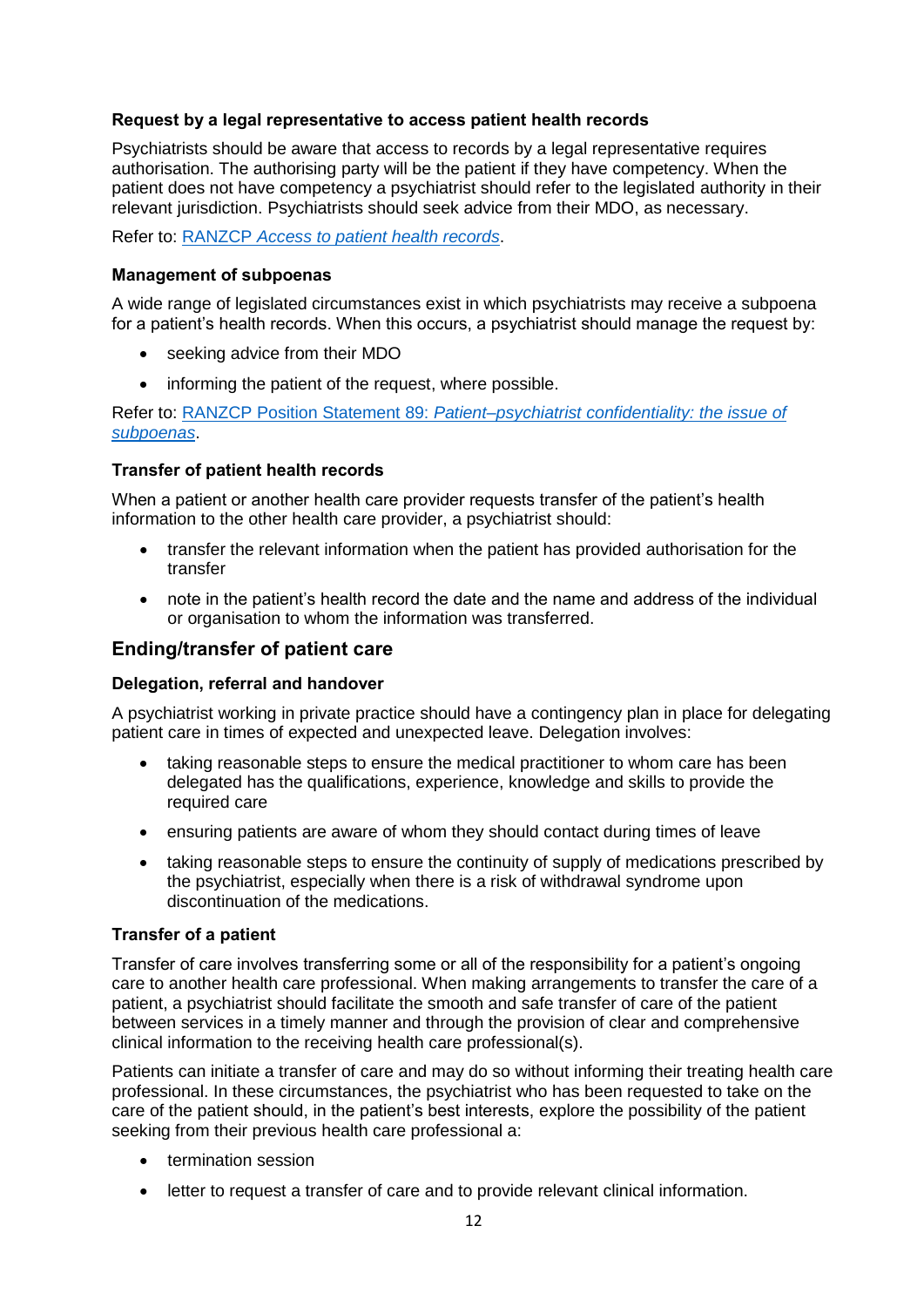#### <span id="page-12-0"></span>**Disengagement of a patient**

When a patient disengages or 'drops out' of care, a psychiatrist should:

- inform the patient's general practitioner
- take reasonable steps to contact the patient and/or family/carer(s) and, possibly, emergency services.

The patient's level of risk and their individual circumstances will determine the method, timeliness and scope of contact. In cases where they cannot make contact with the patient and/or family/carer(s), and determine the risk level to be severe, the psychiatrist should contact emergency services to help ensure the safety of the patient and/or others.

The need to contact a patient's family/carer(s) and/or emergency services may override considerations of the standard doctor-patient confidentiality.

#### <span id="page-12-1"></span>**Termination of a professional relationship**

A psychiatrist should terminate a professional relationship with a patient when it becomes ineffective or compromised and the continuing care of the patient with an alternative health professional would be in the patient's best interest. Such termination of the therapeutic relationship should be done with sensitivity, safety, and possible new sources of therapeutic input should be explored, if relevant.

Refer to: MCNZ *[Ending a doctor-patient relationship](https://www.mcnz.org.nz/assets/News-and-Publications/Statements/Ending-a-doctor-patient-relationship.pdf)*.

#### <span id="page-12-2"></span>**Discharge of a patient**

When discharging a patient from their care, a psychiatrist should provide guidance to the patient about possible indications for future treatment and options for accessing help. Provision of this information to the referring general practitioner is also advisable.

#### <span id="page-12-3"></span>**Medical professionalism**

#### <span id="page-12-4"></span>**Personal relationships**

Except for exceptional circumstances, a psychiatrist should avoid providing psychiatric care to themselves and to anyone with whom they have a close personal relationship, including family members, friends and work colleagues. Refer to:

- MCNZ *[Providing care to yourself and those close to you](https://www.mcnz.org.nz/assets/News-and-Publications/Statements/Statement-on-providing-care-to-yourself-and-those-close-to-you.pdf)*
- MBA *[Good Medical Practice](http://www.medicalboard.gov.au/Codes-Guidelines-Policies.aspx)*.

#### <span id="page-12-5"></span>**Professional boundaries**

Maintaining professional boundaries between a psychiatrist and their patients is essential to ethical and quality medical practice. A psychiatrist should never use their professional position to enter into a sexual, exploitative or otherwise inappropriate relationship with anybody under their care. This includes those close to a patient such as a carer, guardian, spouse, or parent of a child. Refer to:

- RANZCP *[Zero tolerance policy on proven sexual boundary violations](https://www.ranzcp.org/Files/Resources/College_Statements/Ethical_Guidelines/EG-12-Zero-tolerance-policy-on-proven-sexual-bound.aspx)*
- MBA *[Sexual boundaries: guidelines for doctors](http://www.medicalboard.gov.au/Codes-Guidelines-Policies.aspx)*
- *[MCNZ Sexual boundaries in the doctor-patient relationship –](https://www.mcnz.org.nz/assets/News-and-Publications/Statements/Importance-of-boundaries.pdf) a resource for doctors.*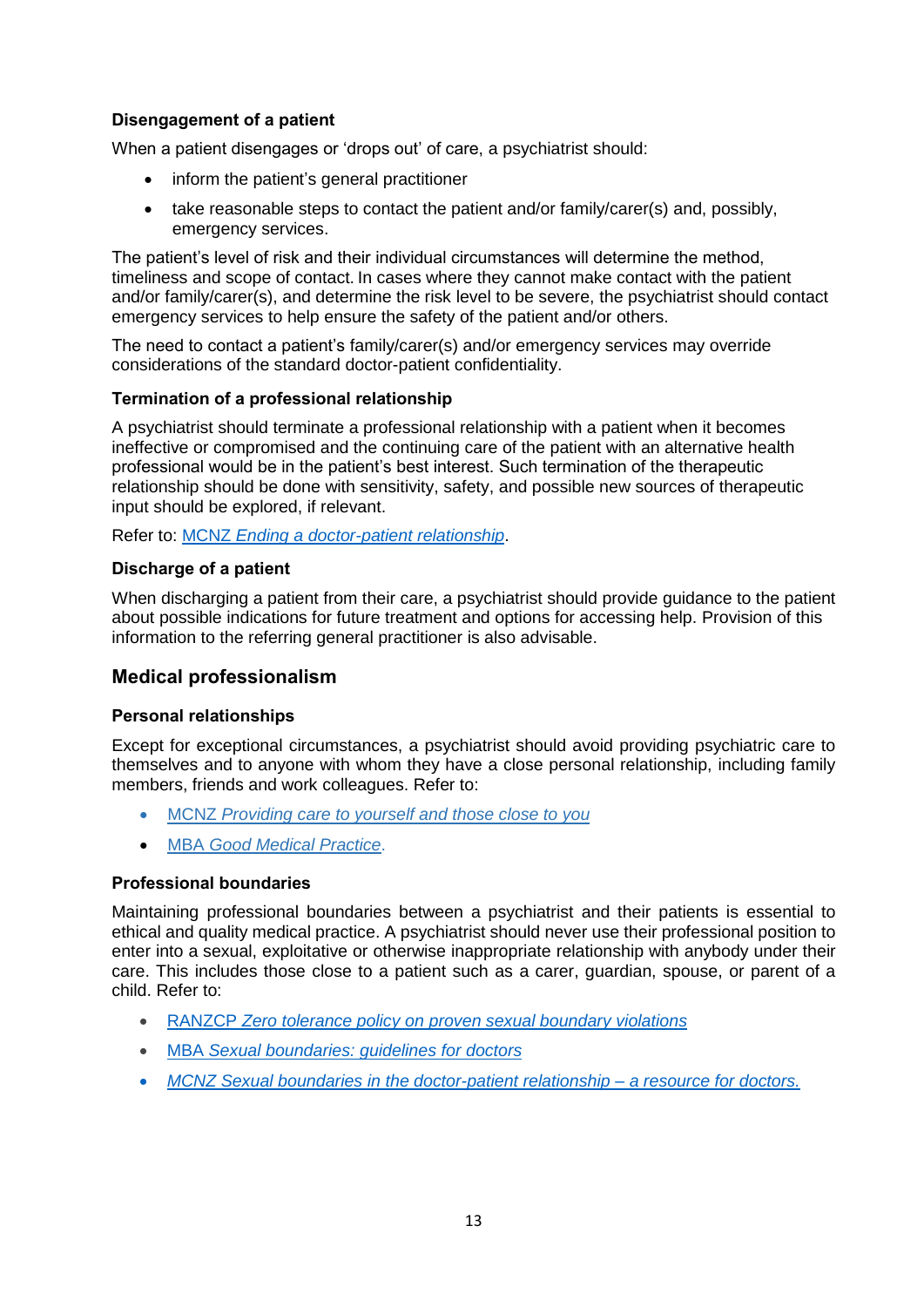#### <span id="page-13-0"></span>**Managing complaints and adverse events**

Managing complaints is part of good practice. A private practice psychiatrist should have a complaints management process in place, which includes lodgement, assessment and follow up. The process, which may be written or verbal, should be communicated to patients.

Complaints and adverse events should be responded to directly and promptly. This may require an acknowledgement and an explanation about what happened and, if appropriate, an apology (a psychiatrist should also contact their MDO for advice). Refer to:

- [Australian Commission on Safety and Quality in Health Care](http://www.safetyandquality.gov.au/our-work/open-disclosure/) *Open Disclosure*
- MCNZ *[Disclosure of harm following an adverse event.](https://www.mcnz.org.nz/assets/News-and-Publications/Statements/Disclosure-of-harm.pdf)*

#### <span id="page-13-1"></span>**Reporting of alleged misconduct or abuse by a health professional**

Psychiatrists concerned about alleged or suspected psychological, physical or sexual misconduct or abuse, or neglect, of one of their patients by another health professional may have a duty to inform the relevant authorities and the patient of their intentions/actions. Psychiatrists should be familiar with the mandatory notification requirements and reporting processes in their relevant jurisdiction.

Difficulties may arise where the patient does not want their psychiatrist to report the matter. In these circumstances a psychiatrists should seek advice from their MDO, and from expert colleagues. Refer to:

- RANZCP *Code of Ethics, 5th Edition (forthcoming)*
- MBA *[Guidelines for mandatory notifications](http://www.medicalboard.gov.au/Codes-Guidelines-Policies.aspx)*
- MCNZ *[What to do when you have concerns about a colleague.](https://www.mcnz.org.nz/assets/News-and-Publications/Statements/Concerns-about-a-colleague.pdf)*

#### <span id="page-13-2"></span>**Disclosure of conflicts of interest**

A conflict of interest presents when a medical practitioner, who is entrusted with delivering care that is in their patients' best interests, has personal, professional or financial circumstances, which may influence their patient care. When such circumstances compromise, or might reasonably be perceived by an independent observer to compromise, patient care, a medical practitioner must resolve the conflict in the best interests of their patient.

In dealing with conflict(s) of interest, or perceived conflict(s) of interest, a psychiatrist should:

- Act in their patients' best interests and never ask for, or accept, any inducement, gift or hospitality which may affect or be seen to affect the way in which they prescribe, make referrals and provide or arrange patient care.
- Openly and formally declare conflict(s) of interest to patients when a situation has presented in which the psychiatrist's interest could, or could be perceived to influence, patient care, and be prepared to exclude themselves from related decision-making.
- When residing and working in a small community, consider how they will balance their duty to protect their patients' right to confidentiality with social communication/relationships with patients, and patients' relatives/friends, outside of professional practice.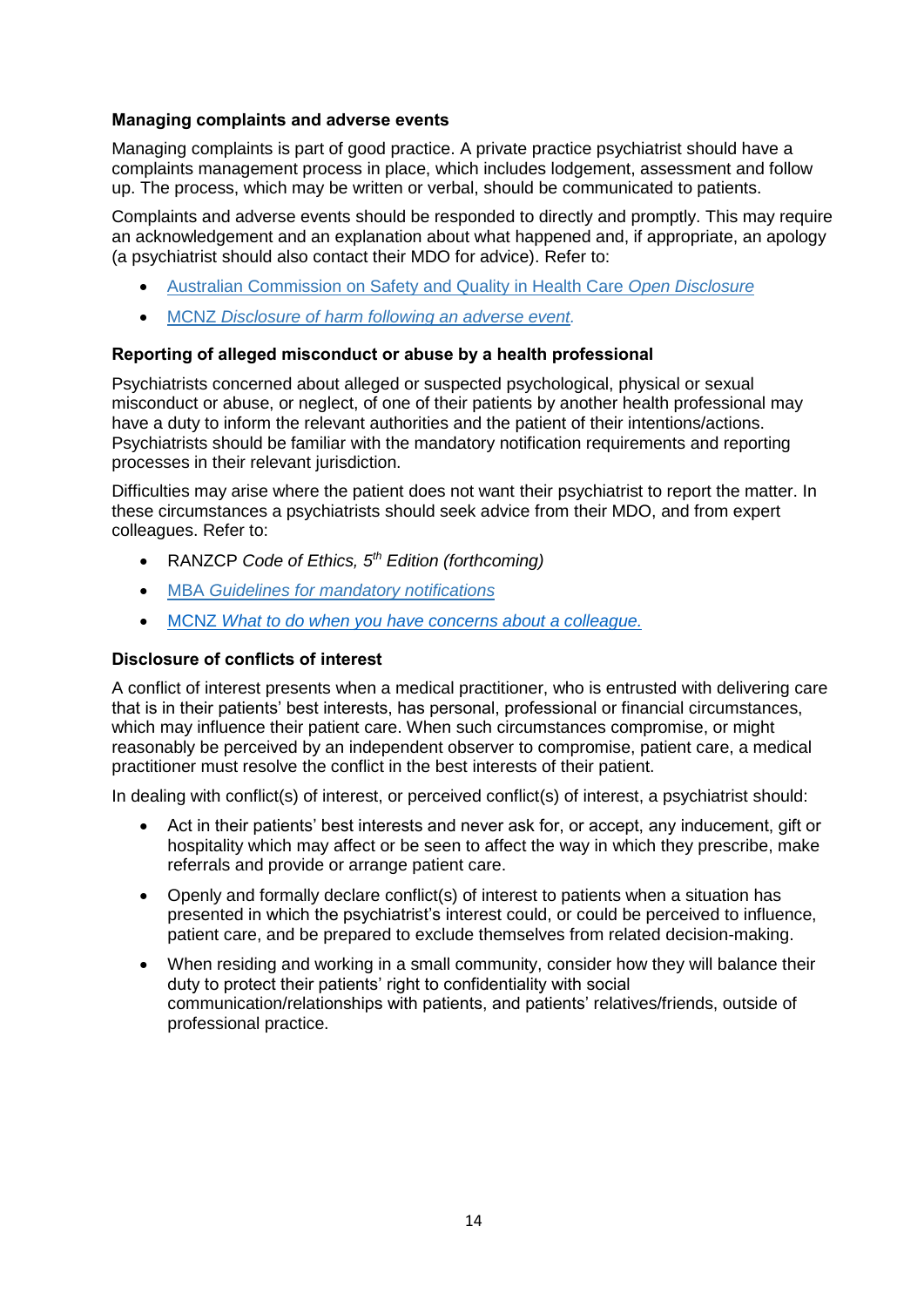# <span id="page-14-0"></span>**Research**

Research is vital to improve psychiatric care and treatment and the mental well-being of the population as a whole. When designing, organising or carrying out research a psychiatrist should always:

- put the best interests and welfare of participating patients first
- ensure an accredited Human Research Ethics Committee has approved the research protocol and that the research meets all jurisdictional regulatory and ethical requirements
- adhere to the approved research protocol
- ensure participation by patients is voluntary and that they have a good understanding of the purpose, methods, requirements, risks and potential benefits to them and to the wider community, and that they have signed informed consent to the research
- respect the patient's right to decline involvement in/withdraw from a study without prejudice.

Refer to: RANZCP *[Research in psychiatry](https://www.ranzcp.org/Publications/Research-in-psychiatry.aspx)*.

#### <span id="page-14-1"></span>**National codes and standards**

Codes and standards are designed to improve the quality of health services and to protect the public from harm. They function as mechanisms to determine whether appropriate measures are in place to ensure that minimum standards of quality and safety are met.

A range of organisations have prepared various national codes and standards for the delivery of mental health services in Australia and/or New Zealand. These documents are relevant to psychiatric practice and have been compiled for ready identification and access.

Refer to: RANZCP *[National codes and standards relevant to psychiatry practice and mental](https://www.ranzcp.org/Files/Resources/College_Statements/Practice_Guidelines/PPG-14-National-Codes-and-Standards.aspx)  [health services in Australia and New Zealand.](https://www.ranzcp.org/Files/Resources/College_Statements/Practice_Guidelines/PPG-14-National-Codes-and-Standards.aspx)*

#### <span id="page-14-2"></span>**Medical reports, giving evidence and signing documents**

Medical practitioners are entrusted by the community to sign various documents, such as death certificates and medico-legal reports, on the assumption that they only sign statements they know, or reasonably believe, to be true. In their delegated responsibility and authority to prepare and/or sign medico-legal documents a psychiatrist should:

- act with honesty, integrity and objectivity
- take reasonable steps to verify the content of the documents and only sign those they believe to be accurate
- not write misleading statements, or deliberately omit relevant information
- prepare or sign the documents/reports within a justifiable timeframe
- state the limits of their expertise, where relevant, and not provide an opinion beyond those limits
- explain any costs, which should be fair and reflect any required preparation time.

Refer to: RANZCP *[Developing reports and conducting independent medical examinations in](https://www.ranzcp.org/Files/Resources/College_Statements/Practice_Guidelines/PPG-11-FFP-Developing-reports-and-conducting-indep.aspx)  [medico-legal settings](https://www.ranzcp.org/Files/Resources/College_Statements/Practice_Guidelines/PPG-11-FFP-Developing-reports-and-conducting-indep.aspx)*.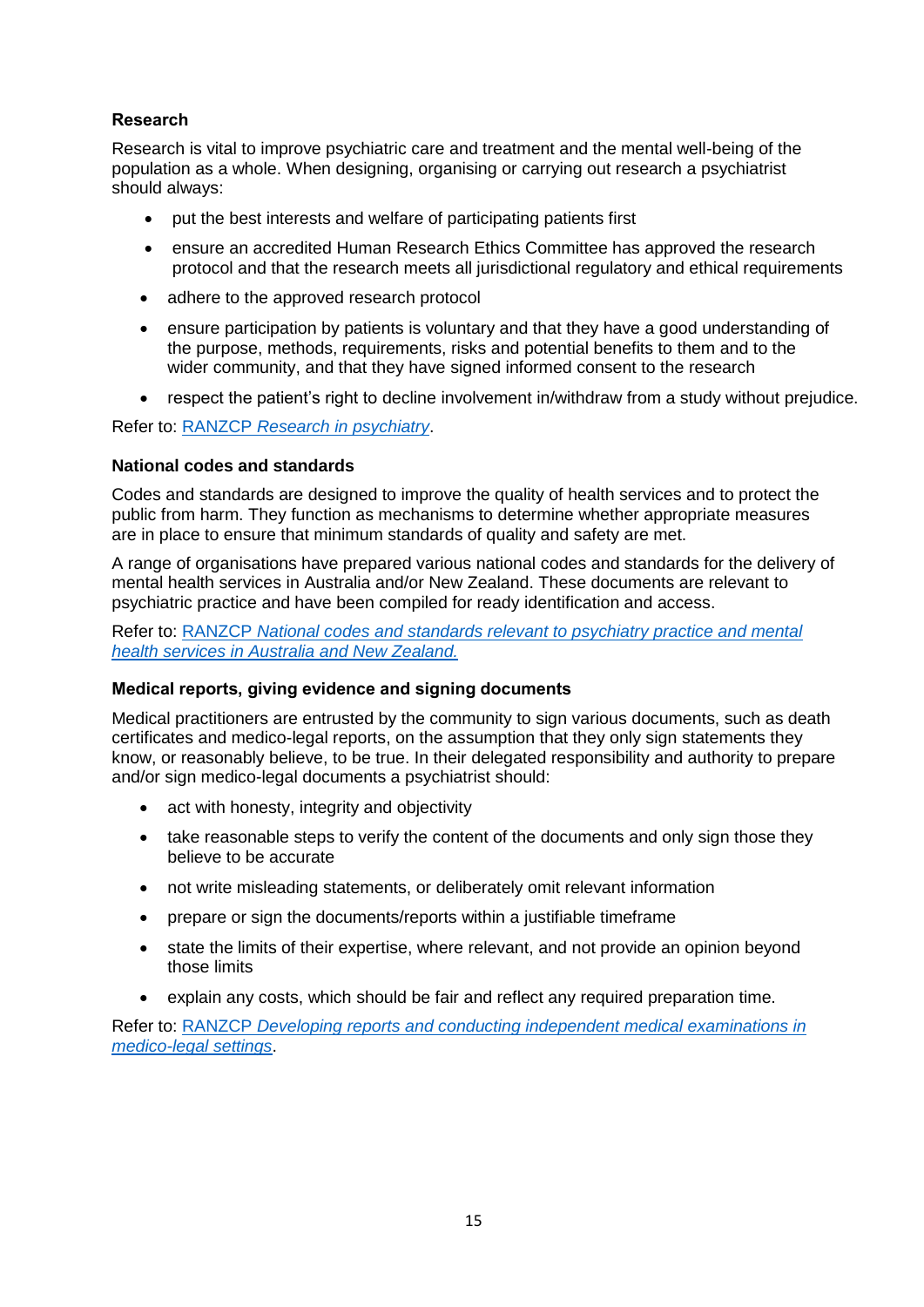# <span id="page-15-0"></span>**Advertising**

Advertising of medical services may be useful for patients when seeking health care services. Refer to:

- MBA *[Guidelines for advertising regulated health services.](http://www.medicalboard.gov.au/Codes-Guidelines-Policies/Guidelines-for-advertising-regulated-health-services.aspx)*
- MCNZ *[Statement on advertising.](https://www.mcnz.org.nz/assets/News-and-Publications/Statements/Statement-on-advertising.pdf)*

#### <span id="page-15-1"></span>**Social media**

Carefully planned participation in social media is an appropriate and effective mode of communication for a psychiatrist to connect with colleagues, educate the public about mental health, and advance the reputation and public profile of the psychiatry profession. When a psychiatrist uses social media they should be mindful of maintaining confidentiality and professional boundaries with patients. Refer to:

- RANZCP Position Statement 75 *[Psychiatry, online presence and social media](https://www.ranzcp.org/Files/Resources/College_Statements/Position_Statements/75-Psychiatry,-online-presence-and-social-media-GC.aspx)*.
- MBA *[Social Media policy.](http://www.medicalboard.gov.au/Codes-Guidelines-Policies/Social-media-policy.aspx)*
- MCNZ *[Use of the internet and electronic communication](https://www.mcnz.org.nz/assets/News-and-Publications/Statement-on-use-of-the-internet-and-electronic-communication-v2.pdf)*.

#### <span id="page-15-2"></span>**Dealing with the media**

Psychiatrists have an ethical responsibility to maintain patient confidentiality and to provide information in an unbiased, evidence-based context in their dealings with the media. They should exercise caution and seek expert advice, as necessary, and respond according to the level of media handling knowledge they have obtained. Wise responses can be enormously valuable to patients, to the specialty, and to the community. Psychiatrists should consider contacting their local College Branch or the New Zealand National Office to assist in and/or contribute when a potential media opportunity presents.

#### <span id="page-15-3"></span>**Health and wellbeing of psychiatrists**

Good health and wellbeing relate to fitness to practice and are essential for private practice psychiatrists. Psychiatrists should be mindful of their own physical and mental health and exercise self-care accordingly.

Refer to: RANZCP *[Self-care for psychiatrists](https://www.ranzcp.org/Publications/Support-for-psychiatrists/Self-care-for-psychiatrists.aspx)*.

#### <span id="page-15-4"></span>**Teaching and supervising**

The delivery of teaching, supervising, assessing and mentoring to medical students, trainees, medical practitioners and other health care professionals in private practice settings is integral to their professional development and to the quality of care of patients. Teaching and supervision requires the psychiatrist to explain psychiatric assessment and treatment clearly and to properly understand the rationale for decision-making, which may aid self-reflection and self-awareness and enhance a private practice. A private practice psychiatrist should provide sufficient oversight and feedback to colleagues, medical students, trainees and other health care practitioners while simultaneously meeting the clinical needs of their patients.

Psychiatrists considering establishing a training post in their private practice for trainee registrars must first have the post accredited by the RANZCP. A psychiatrist should contact their local RANZCP training committee or RANZCP Head Office for information on trainee post requirements.

Refer to: RANZCP *[How to establish a psychiatry training post in the private sector](https://www.ranzcp.org/Publications/For-health-services/Establishing-a-training-post.aspx)*.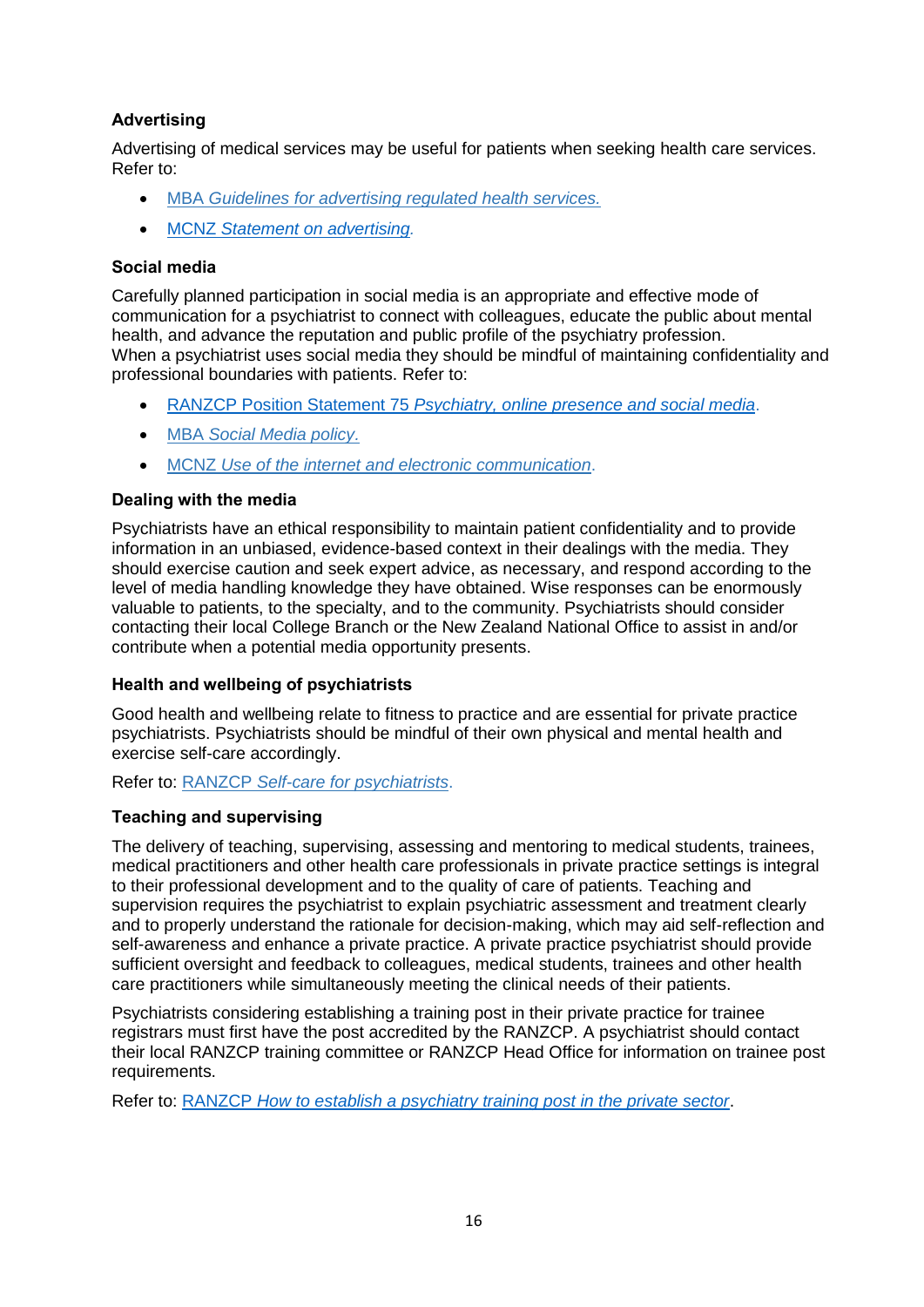#### <span id="page-16-0"></span>**Continuous Professional Development**

Maintenance of CPD contributes to high quality care and involves and undertaking exercises and activities that enhance the entire practice. Currency in Continuing Professional Development (CPD) is a requirement of medical registration in Australia. Psychiatrists in solo private practice should recognise the importance of participating in a peer review group and in practice supervision.

In New Zealand all practising doctor must be enrolled and actively engaged in a recognised recertification (i.e. CPD) program. Refer to:

- RANZCP *[CPD @ RANZCP Program Guide](https://www.ranzcp.org/Files/Fellowship/CPD/RANZCP-CPD-Program-Guide-v9.aspx)*
- MCNZ *[Recertification and Continuing-Professional-Development bookle](https://www.mcnz.org.nz/maintain-registration/recertification-and-professional-development/)*t.

#### <span id="page-16-1"></span>**Practice visits**

Practice visits are a confidential, peer support exercise that provide an opportunity for both the host psychiatrist and the visiting psychiatrist to review, reflect on, and potentially improve, the way in which they work.

In appraising or assessing the performance of a colleague, a psychiatrist should:

- be honest and objective, including with those whom they have trained or supervised
- provide accurate, constructive, relevant and justifiable information when writing reports or giving references
- be aware that patients may be put at risk if they describe a colleague as competent when, in fact, they have not reached or maintained a satisfactory standard of practice.

Refer to: [RANZCP CPD documents.](https://www.ranzcp.org/Membership/CPD-program/CPD-documents.aspx)

# <span id="page-16-2"></span>**Practice closure**

#### <span id="page-16-3"></span>**Closing a practice**

When a psychiatrist is transferring their practice to a colleague, or retiring from practice, they need to be aware there are certain essential steps that need to be considered and taken as part of the process. Some key steps include but are not limited to:

- notifying and seeking specific advice from their MDO
- publishing a notice of practice changes in a local newspaper or other media
- determining a schedule for transferring, storing and/or disposing of health records that is compliant with legislative requirements in the relevant jurisdiction
- allowing sufficient time for the closure of the practice and the transfer or discharge of patient care
- notifying external organisations of practice changes
- notifying employees of the intention to sell/retire/transfer
- disposing of prescription pads/paper and medications, including samples, responsibly.

In addition to their MDO, psychiatrists may wish to consider contacting other organisations – for example, the RANZCP or the AMA – to seek advice on closing a practice. In respect of seeking advice about patient health records, they may wish to also contact their relevant jurisdictional health complaints entity. Refer to:

- RANZCP *[Initial decisions to make about closing a practice.](https://www.ranzcp.org/publications/Private-practice-resources/Initial-decisions-to-consider-when-closing-a-pract.aspx)*
- RANZCP *[Transferring or discharging patient care when closing a private psychiatric](https://www.ranzcp.org/publications/Private-practice-resources/Transferring-or-discharging-patient-care-when-clos.aspx)  [practice.](https://www.ranzcp.org/publications/Private-practice-resources/Transferring-or-discharging-patient-care-when-clos.aspx)*